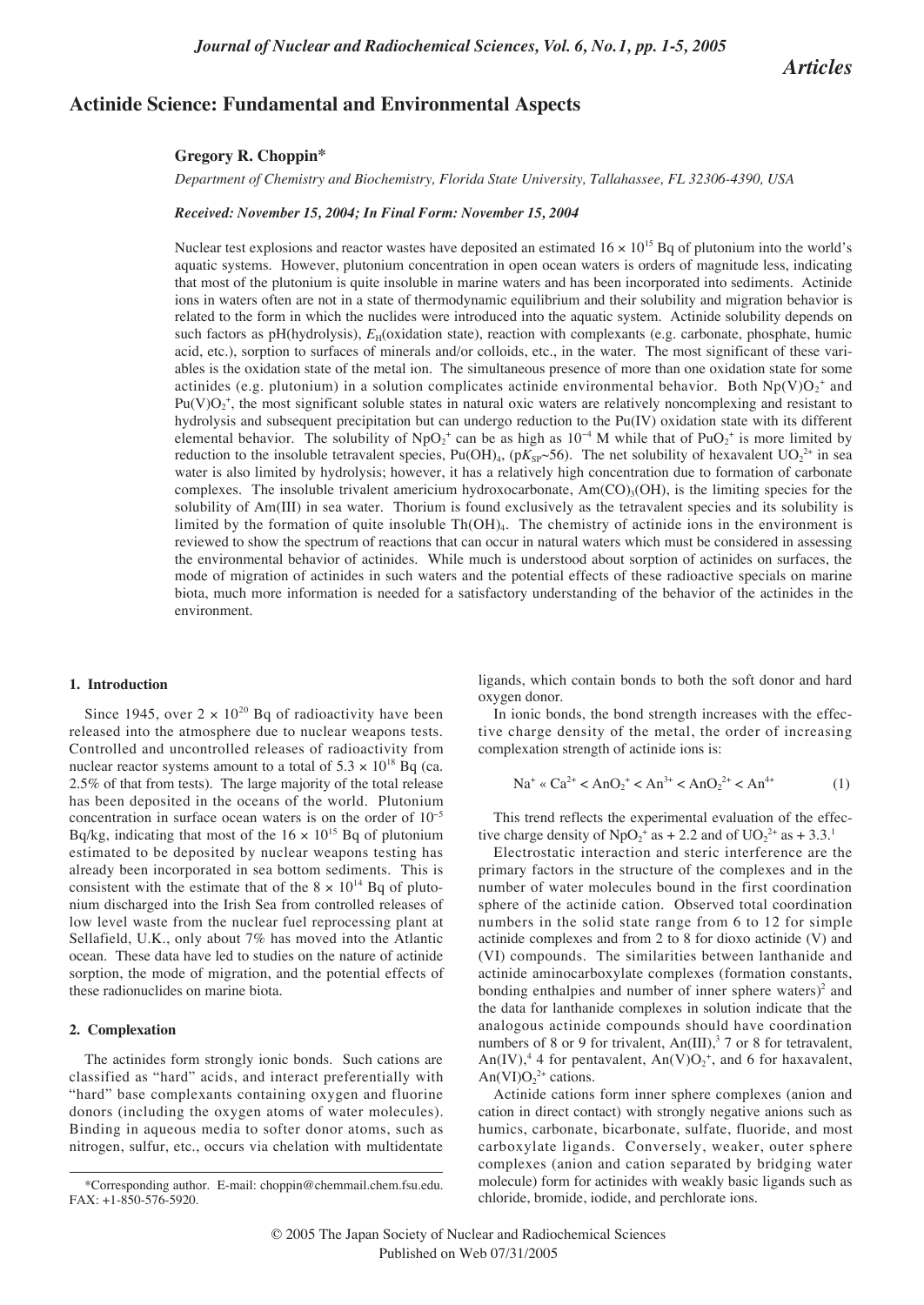#### **3. Actinide Oxidation States**

The variety of oxidation states, Table 1, of the actinide cations, and the simultaneous presence in solution of more than one of these states complicate actinide behavior in solution amd makes it difficult to predict the behavior with changes in  $E_{\text{H}}$ , pH, ligand concentrations, etc. For some of the actinides of environmental interest, (e.g. Am(III), Cm(III), Th(IV)) only one oxidation state is formed. Uranium is in the tetravalent state in reducing waters and in the hexavalent state in oxidizing waters. In oxic waters, neptunium is found in the pentavalent state as  $NpO_2$ <sup>+</sup> unless the solution is strongly oxidizing when  $NpO<sub>2</sub><sup>2+</sup>$  forms.<sup>5</sup> Plutonium may exist in several oxidation states, from IV through VI, in solution. Trivalent plutonium is present only in anoxic or strongly acidic waters. The dominant soluble specie of plutonium in natural aerobic waters is  $PuO_2^{\text{+}}$ .<sup>6-10</sup> Reduction of  $PuO_2^{\text{+}}$  to  $Pu(IV)$  due to the insolubility of  $Pu(OH)<sub>4</sub>$  is a major factor in plutonium behavior in environmental waters. Under reducing conditions and in the presence of enhanced levels of organics, Pu(III) is the dominant state and is often complexed to humics.<sup>11−15</sup> In surface ocean waters both  $Pu(V)O_2^+$  and  $Pu^{4+}$  forms have been reported.<sup>16, 17</sup> However, the concentration of "dissolved" Pu(IV) measured is very dependent on the size of the filters used, indicating that most of the reported "dissolved" Pu(IV) in natural waters is in colloidal form.

**TABLE 1: Available Actinide Oxidation States\* in Sea Water, pH = 8.2, I = 0.7m**

| Actinide | <b>Oxidation State</b> |
|----------|------------------------|
| Th       | IV                     |
| Ħ        | IV, VI                 |
| Np       | IV, V, VI              |
| Pu       | III, IV, V, VI         |
| Am       | Ш                      |
| Сm       | Ш                      |

\*The most common oxidation states denoted in bold

The concentrations of the different oxidation states of actinides are dependent on pH,  $E_{\text{H}}$ , and the presence of suspended particulates. Each actinide oxidation state has different chemical behavior, complicating prediction of the geochemical behavior. In general, increasing pH and/or  $E_{\rm H}$ favors higher oxidation states. Also, the plutonium redox behavior may be affected by photolytic peroxide formation at organic and inorganic surfaces.4 The reduction potentials of U, Np and Pu at pH 0, 8, and 14 are presented in Figure 1.



**Figure 1.** Redox potentials of U, Np and Pu at  $pH = 0$ , 8, and 14.

### **4. Environmental Species**

The environmental behavior of the actinide species is dependent on whether the actinides are injected in the environment as source-dependent or source-independent species.<sup>16a</sup> The oxides of uranium and plutonium formed in the very high temperature weapon explosions are highly refractory oxides which do not react with the surrounding media but remain in the forms in which they are injected into the environment, usually as solid particles, for long periods of time. Over this period of time, these refractory "source specific" species are modified to become "source independent" species whose behavior is dependent on the conditions of the ecosystem in which they exist. Source independent species not only originate from the release of nuclides which are originally sourcedependent but, also, include actinides and other radionuclides released into natural waters from nuclear processing plants, laboratory research, etc. which are never in a refractory form. The kinetics of these source independent species are sufficiently rapid that either an equilibrium, or, a steady state model, can describe their behavior over time. Development of a useful geochemical database for prediction of the behavior for such source-independent actinide species has been a major goal in research on actinide environmental behavior.

#### **5. Solubility, Hydrolysis and Carbonate Complexation**

Actinide solubility depends on such factors as pH,  $E_{\text{H}}$ , reaction with complexants (e.g. carbonate, phosphate, humic acid, etc.), sorption to surfaces of minerals and/or colloids, etc., in the water.18−<sup>20</sup> Table 2 lists some techniques for oxidation state measurements and their sensitivities. Actinide cations have strong ion–dipole interaction with water molecules and binding of water of hydration extends beyond the first hydration sphere. The total hydration is dependent on the effective charge of the actinide cation and the number of coordination sites not occupied by ligands.

**TABLE 2: Approximate Detection Limits of Actinides in Oxidation State Speciation**

| Technique                                     | Approximate<br><b>Detection Limits</b> |
|-----------------------------------------------|----------------------------------------|
| Nuclear Magnetic Resonance                    | $10^{-1} - 10^{-4}$ M                  |
| X-ray Absorption Spectroscopy                 | $10^{-1} - 10^{-4}$ M                  |
| Visible Absorption Spectroscopy               | $> 10^{-5}$ M                          |
| Laser-Induced Photoacoustic Spectroscopy      | $10^{-5} - 10^{-9}$ M                  |
| Laser-Induced Thermal Lensing Spectroscopy    | $10^{-5} - 10^{-9}$ M                  |
| Time-Resolved Laser Fluorescence Spectroscopy | $10^{-5} - 10^{-9}$ M                  |

Techniques to determine oxidation state of actinides and their concentration sensitivities.

In carbonate-free environments,  $Am(OH)^{2+}$  and  $Am(OH)_{2}^{+}$ form the major species of Am(III) at pH 8.2, in carbonate-rich waters,  $Am(CO<sub>3</sub>)<sup>+</sup>$ ,  $Am(CO<sub>3</sub>)<sub>2</sub><sup>-</sup>$ , and  $Am(OH)<sub>2</sub><sup>+</sup>$  are significant components. Because of the strong sorption characteristics of the hydroxyl species, americium is sorbed onto colloids, sediments and humics. The OECD–NEA<sup>21</sup> has reviewed americium hydrolysis while general actinide hydrolysis has been reviewed by Fuger<sup>22</sup> and Rizkalla and Choppin.<sup>23</sup> The speciation of soluble Am(III) in sea water is given in Figure 2.

Hydrogen peroxide has been shown to be a reducing agent in sea and natural waters for the higher oxidation states of plutonium.24 The reduction of plutonium in natural waters can result from the photolytic formation of peroxide from the organics present. Tracer level Pu(VI) in organic-free synthetic sea water at  $pH_8$  has been shown to be reduced to  $Pu(V)$  in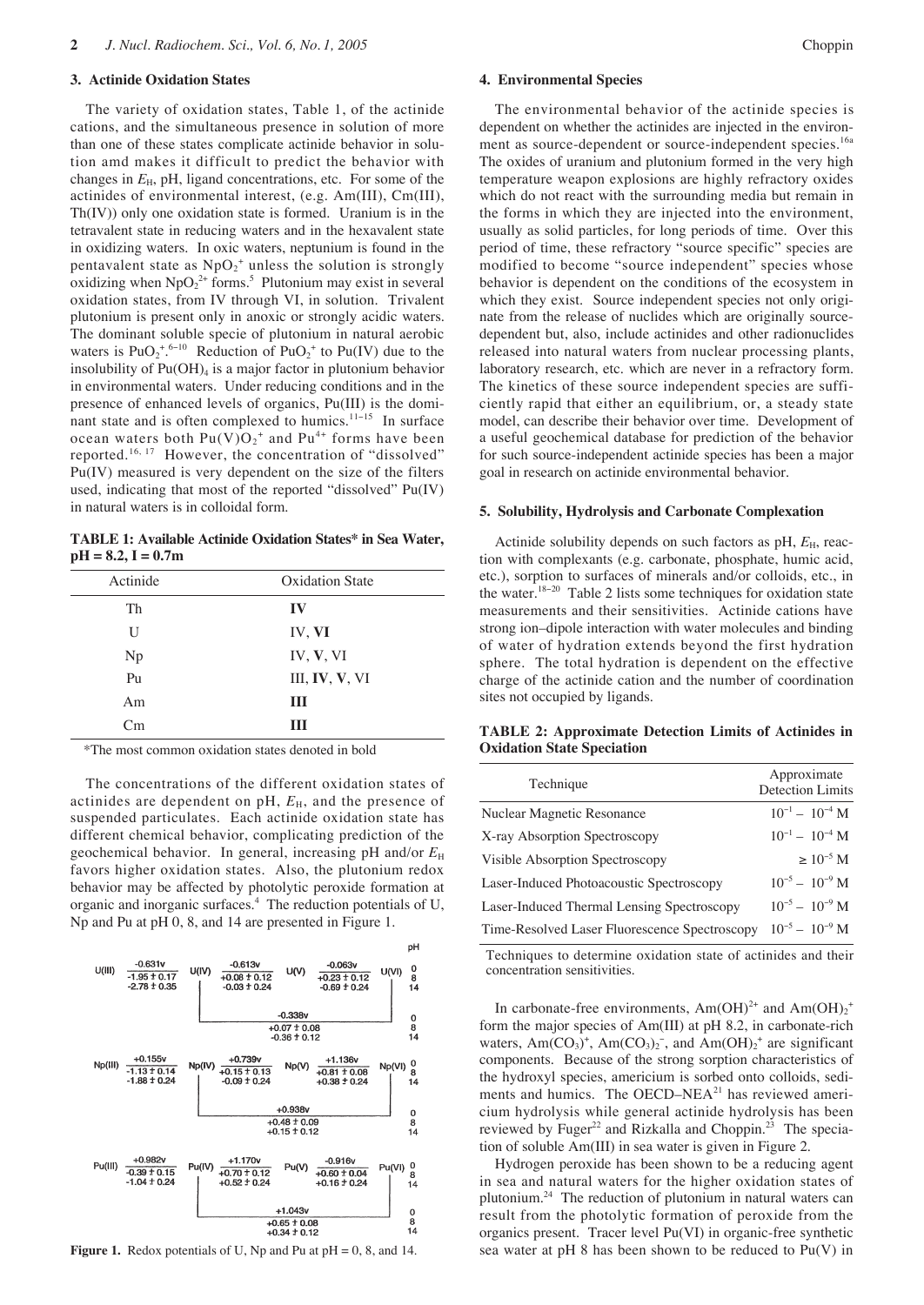



Figure 3. Pattern of hydrolysis of Pu(IV) as a function of pH in oxic waters.

only a few minutes. Reduction of Pu(V) has a slower rate due to the weak tendency of pentavalent plutonium to complex or react with other components of the solution.<sup>25</sup>

Thorium(IV) is capable of forming both mono-and polymeric hydrolysis products. In dilute solution ( $\leq 10^{-4}$  M), as the pH increases above 2, the species,  $Th(OH)<sup>3+</sup>$ ,  $Th(OH)<sub>3</sub><sup>+</sup>$  and, at higher pH, Th(OH)<sub>4</sub> were identified.<sup>26, 27</sup> An(IV) cations do not form carbonate complexes in significant levels as hydrolysis is a stronger dominant reaction, leading to the very insoluble  $An(OH)<sub>4</sub>$  species. Figure 3 shows the pattern of hydrolysis of Pu(IV) as a function of pH.

The pentavalent cation  $AnO<sub>2</sub><sup>+</sup> comprises a. 95% of the total$ concentration of soluble neptunium and plutonium in solutions with carbonate concentrations  $≤10^{-4}$  M. The solubility of NpO<sub>2</sub><sup>+</sup> may be as high as 10<sup>-4</sup> M,<sup>28</sup> while the solubility of PuO<sub>2</sub><sup>+</sup>, 10<sup>-8</sup> – 10<sup>-6</sup> M, is limited by the formation of the insoluble tetravalent species,  $Pu(OH)<sub>4</sub>$ ,  $(pK<sub>SP</sub> ~ 56)$ . Pentavalent neptunium hydrolyzes in solutions with  $pH > 9$ . In waters where  $[CO_3^2] \ge 10^{-4}$  M,  $NpO_2(CO_3)^{-}$ ,  $NpO_2(CO_3)_2^{3-}$ , and  $NpO_2(CO_3)$ <sup>5−</sup> species may be present. For more complete data of neptunium carbonate complexation, see References 29−31. The stability of  $NpO_2$ <sup>+</sup> makes it very useful as a chemical analogue for  $PuO_2^+$ . The redox potential of  $Pu(V) - Pu(IV)$ and the strong hydrolysis of Pu (IV) limits the concentration of  $PuO<sub>2</sub><sup>+</sup>$  in marine and natural waters.

Study of uranyl (VI) hydrolysis is complicated by the formation of polymeric species. In concentrations below 10<sup>−</sup><sup>6</sup> M,  $UO<sub>2</sub>(OH)<sup>+</sup>$  is the dominant hydrolysis species in solution while above this concentration, polymeric forms such as  $({\rm UO_2})_2({\rm OH})_2{}^{2+},~({\rm UO_2})_3({\rm OH})_4{}^{2+}$  and  $({\rm UO_2})_3({\rm OH})_2{}^{4+}$  and  $(UO<sub>2</sub>)<sub>3</sub>(OH)<sub>5</sub><sup>+</sup>$  form.<sup>32</sup> Carbonate complexes are estimated to



**Figure 2.** Speciation of Am(III) in sea water as a function of pH. **Figure 4.** Speciation of U(VI)  $O_2^{2+}$  as a function of pH in oxic waters.

account for 90 – 100% of the uranium dissolved in ocean waters.<sup>33</sup> Uranyl carbonate complexes exist as  $UO_2CO_3$ ,  $UO_2(CO_3)_2^{2-}$ , and  $(UO_2)(CO_3)_3^{4-}$  and are discussed in the literature.<sup>32, 34</sup> Kinetics of exchange and activation parameters have been studied by <sup>13</sup>C NMR.<sup>35, 36</sup> Figure 4 presents the speciation of  $UO_2^{2+}$  as a function of pH.

### **6. Role of Organics**

An important factor in actinide redox and complexation environmental behavior is the effects of organics in aquatic systems. Of particular interest is the role of humic acids since these are ubiquitous in natural waters, including sea water. The size of humics in sea water and other natural waters normally falls in the range of colloidal particles. As the dissolved organic carbon content increases the concentration of plutonium in the aqueous phase usually decreases due to reduction of  $PuO_2^+$  to hydrolyzed, insoluble  $Pu(IV)$  by the humics. Addition of  $An(V)O_2^+$  and  $An(VI)O_2^{\{2+}}$  to solutions of humic acids has shown that the humics reduce the plutonium fairly rapidly to the tetravalent state at which point hydrolysis occurs.<sup>37</sup> The hydrolytic product may precipitate or sorb to solids or to colloidal species. Colloids in sea water generally are usually carbonate or oxide mineral systems; however, in many cases, they have a surface coating of humic acid (pseudocolloids). Colloids of this latter type sorb the hydrolyzed species even more strongly than simpler colloid systems.

To summarize the role of humics, humic interactions with actinides include redox activity, coulombic attraction due to the net anionic charge of the humic (condensation binding), and direct site-specific binding to the humics. The existence of these two types of binding, accompanied by the different dissociative kinetic rates requires that predictive models for actinides in marine and natural waters incorporate both kinetic and thermodynamic behavior. The source specific nature of humics complicates significantly the characterization of actinide-humic interactions.

# **7. Sorption**

Since carbonate anions form strong complexes with actinides in solution, carbonate minerals can be expected to provide excellent surfaces for actinide sorption. The important role of sorption in actinide immobilization and transport has been discussed by many authors.<sup>38-40</sup> As actinide sorption is influenced by the charge of the cations as well as by steric effects, sorption strength follows the same trend as complexation. In neutral and basic media, actinides interact with hydroxyl moieties of polysilicic acid, hydrated iron oxides, as well as the surface hydroxyl groups of colloidal materials.

Particles may have net positive or negative surface charges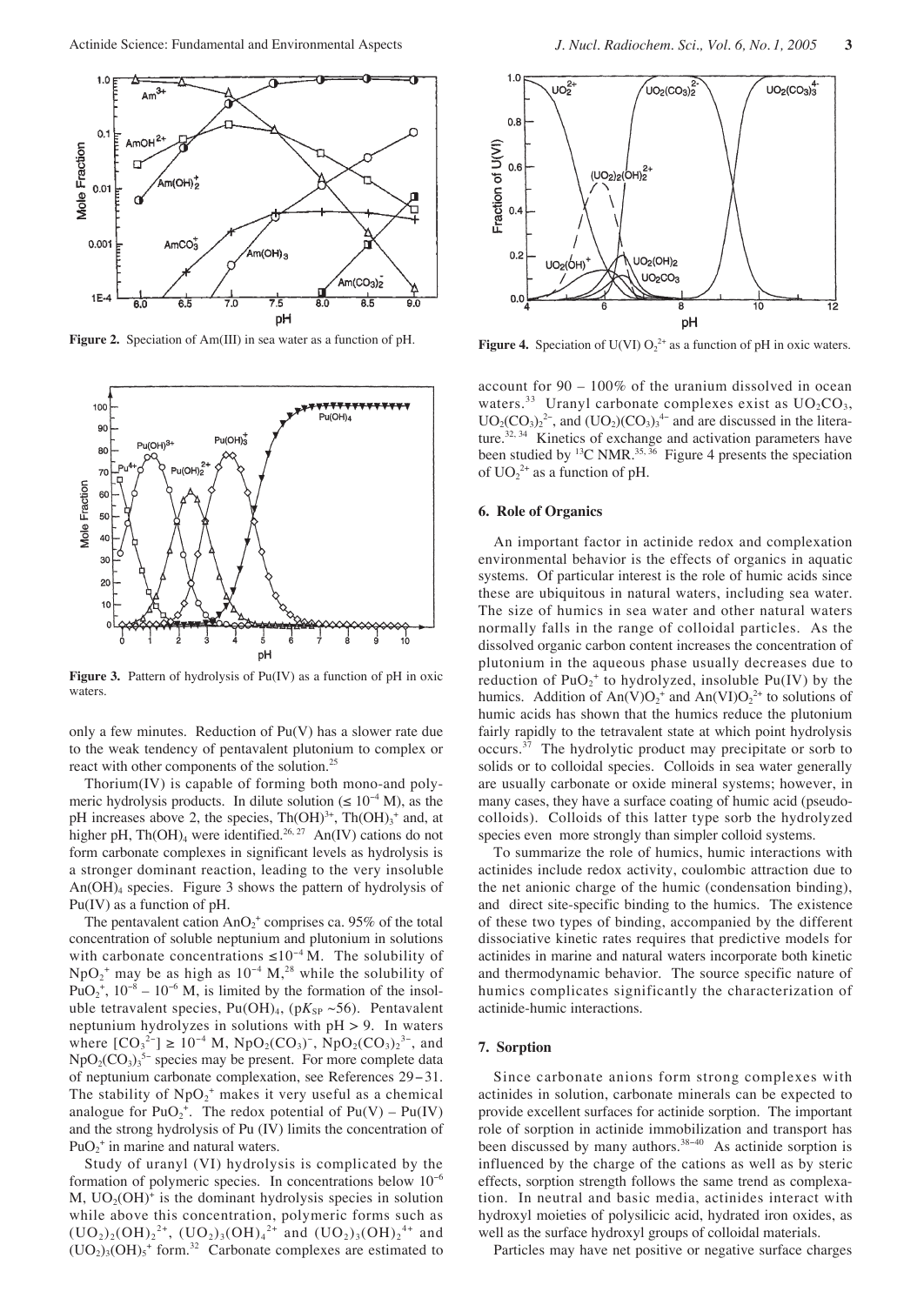

**Figure 5.** Schematic of behavior of plutonium in natural waters.

depending on the pH. For a more complete discussion of surface charge models the reviews of Silva and Nitsche<sup>21</sup> and Stumm and Morgan $41$  are recommended.

 $Am(OH)$ <sub>3</sub> sorbs readily to many types of surface. Am(III) sorption<sup>42</sup> onto calcite and aragonite surfaces is both rapid and extensive, and less than 1% could be desorbed readily. Americium(III) is more extensively sorbed onto aragonite compared to calcite, although both minerals consist of CaCO<sub>3</sub>. The preference for aragonite was attributed to competition by  $Mg<sup>2+</sup>$  for aragonite binding sites, resulting in suppression of Am sorption.

 $NpO_2^+$  and  $UO_2^{2+}$  sorb very weakly onto colloids. Keeney-Kennicutt and Morse<sup>5</sup> report that  $NpO_2$ <sup>+</sup> sorbs onto marine carbonate sediment irreversibly; however,  $NpO_2^*$  sorbs less strongly onto minerals other than carbonates $37$  and organics.<sup>43</sup>

Plutonium sorbs more extensively, by several orders of magnitude, in the (III) and (IV) oxidation states than in the higher V and VI states.<sup>8</sup> In the Baltic Sea, 99% of the total plutonium inventory sorbs onto sediment as  $Pu(IV),<sup>19</sup>$  consistent with observations that Pu sorbed onto coastal soils along the Irish Sea exists exclusively as  $Pu(IV).<sup>44</sup>$  Because of the strong affinity of  $Pu(OH)<sub>4</sub>$  for sediments and suspended particulates, Pu(IV) sorption is the limiting factor in Pu transport processes.4 Figure 5 summarizes the behavior of plutonium in natural waters.

### **8. Summary**

The chemical state of actinide elements released to the environment, combined with the complexity and diversity of their environment behavior, creates difficulties in modeling their behavior over the lifetime of their radioactivity. Some of that diversity and the associated problems in assessing their behavior over long periods have been addressed in this paper. Much progress has been made in our understanding of the environmental behavior of actinides but much remains a challenge to understand in order to predict their future safety in repositories.

Preparation of this paper was done under a grant from the USDOE-OBES-Division of Chemical Science to Florida State University.

### **References**

- (1) G. R. Choppin and P. J. Unrein, *Transplutonium Elements,* eds. W. Muller and R. Lindner, North Holland, Amsterdam (1976).
- (2) G. R. Choppin, J. Chem. Edu. **71**, 826 (1994).
- (3)R. L. Ryan, *Inorganic Chemistry: Lanthanides and Actinides,* ed. K. W. Bagnall, Buterworths, London (1972).
- (4)J. W. Morse and G. R. Choppin, Reviews in Aquatic Science

**4**, 1 (1991).

- (5)W. L. Keeney-Kennicutt and J. W. Morse, Marine Chemistry **15**, 133 (1984).
- (6) G. R. Choppin and A. Kobashi, Marine Chemistry **30**, 241 (1990).
- (7) G. R. Choppin, J. Radioanal. Nucl. Chem. Articles **147**, 109 (1991).
- (8) D. M. Nelson and M. B. Lovvet, Nature **276**, 599 (1978).
- (9) K. S. Orlandini, W.R. Penrose, and D. M. Nelson, Marine Chemistry **18**, 49 (1986).
- (10)R. Fukai, A. Yamato, M. Thein, and H. Bilinski, Geochemical Journal **21**, 51 (1987).
- (11)G. R. Choppin, R. A. Roberts, and J. W. Morse, *Organic Marine Geochemistry,* ed. M. L. Sohn, ACS Symposium Series, Vol. 305; American Chemical Society, Washington, D. C. (1986).
- (12)J. W. Morse and G. R. Choppin, Marine Chemistry **20**, 73 (1986).
- (13)K. L. Nash, J. M. Cleveland, and T. F. Ress, Journal of Environmental Radioactivity **7**, 131 (1988).
- (14)A. L. Sanchez, J. Gastaud, V. Noshkin, and K.O. Buesseler, Deep-Sea Research **38**, 845 (1991).
- (15)A. L. Sanchez, J. Gastaud, E. Holm, and P. Roos, Journal of Environmental Radioactivity **22**, 205 (1994).
- (16) D. M. Nelson, A. E. Carey, and V. T. Bowen, Earth Planet. Scientific Letters **68**, 422 (1984); (16a) D. M. Nelson, R. P. Larsen, and W. R. Penrose, Proc. Symp. pp. 27-48. USDOE, Washington, D. C. (1987).
- (17)P. I. Mitchell, J. V. Batlle, T. P. Ryan, W. R. Schell, J. A. Sanchez-Cabeza, and A. Vidal-Quadras, (1991) in Radionuclides in the Study of Marine Processes (eds. P. J. Kershaw and D. S. Woodhead), Elsevier, London.
- (18)H. Nitsche, Radiochim. Acta **52/53**, 3 (1991).
- (19)E. Holm and R. Fukai, Journal of Less Common Metals **122**, 487 (1986).
- (20)K. Hirose and Y. Sugimura, Science of the Total Environment **130/131**, 517 (1993).
- (21)R. J. Silva and H. Nitsche, Radiochim. Acta **70/71**, 377 (1995).
- (22)J. Fuger, Radiochim. Acta **59**, 81 (1992).
- (23)E. N. Rizkalla and G. R. Choppin, *Handbook on the physics and Chemistry of Rare Earths,* eds. K. A. Gschneidner, L. Eyring, G. R. Choppin, and G. H. Lander Vol. 18; Elsevier, Amsterdam (1994).
- (24)J. C. Sullivan, *Plutonium Chemistry,* eds. W. T. Carnall and G.R.Choppin, ACS symposium Series, No. 216, Washington, D. C. (1983).
- (25)A. Morgenstern and G. R. Choppin, Radiochim. Acta **89**, 1 (2002).
- (26)I. Grenthe and B. Lagerman, Acta Chemica Scandinavia **45**, 231 (1991).
- (27)E. Osthols, J. Bruno, and I. Grenthe, Geochimica et Cosmochimica Acta **48**, 613 (1994).
- (28)J. I. Kim, *Handbook on the physics and Chemistry of the Actinides,* eds. A. J. Freeman and C. Keller, Elsevier, New York (1986).
- (29)A. R. Felmy, D. Rai, and R. W. Fulton, Radiochim. Acta **50**, 193 (1990).
- (30)H. Nitsche, E. M. Standifer, and R. J. Silva, Lanthanide and Actinide Research **3**, 203 (1990).
- (31)G. Bidoglio, G. Tanet, and A. Chatt, Radiochim. Acta **38**, 21 (1985).
- (32)H. Wanner and I. Forest, eds. *Chemical Thermodynamics of Uranium*, North-Holland, Amsterdam (1992).
- (33)G. R. Choppin, Marine Chemistry **28**, 19 (1989).
- (34)G. Bidoglio, P. Cavalli, I. Grenthe, N. Omenetto, P. Qi, and G. Tanet, Talanta **38**, 433 (1991).
- (35)B. E. Stout, G. R. Choppin, and J. C. Sullivan, *Transuranium Elements. A Half Century*, eds. L. R. Morss and Fuger,